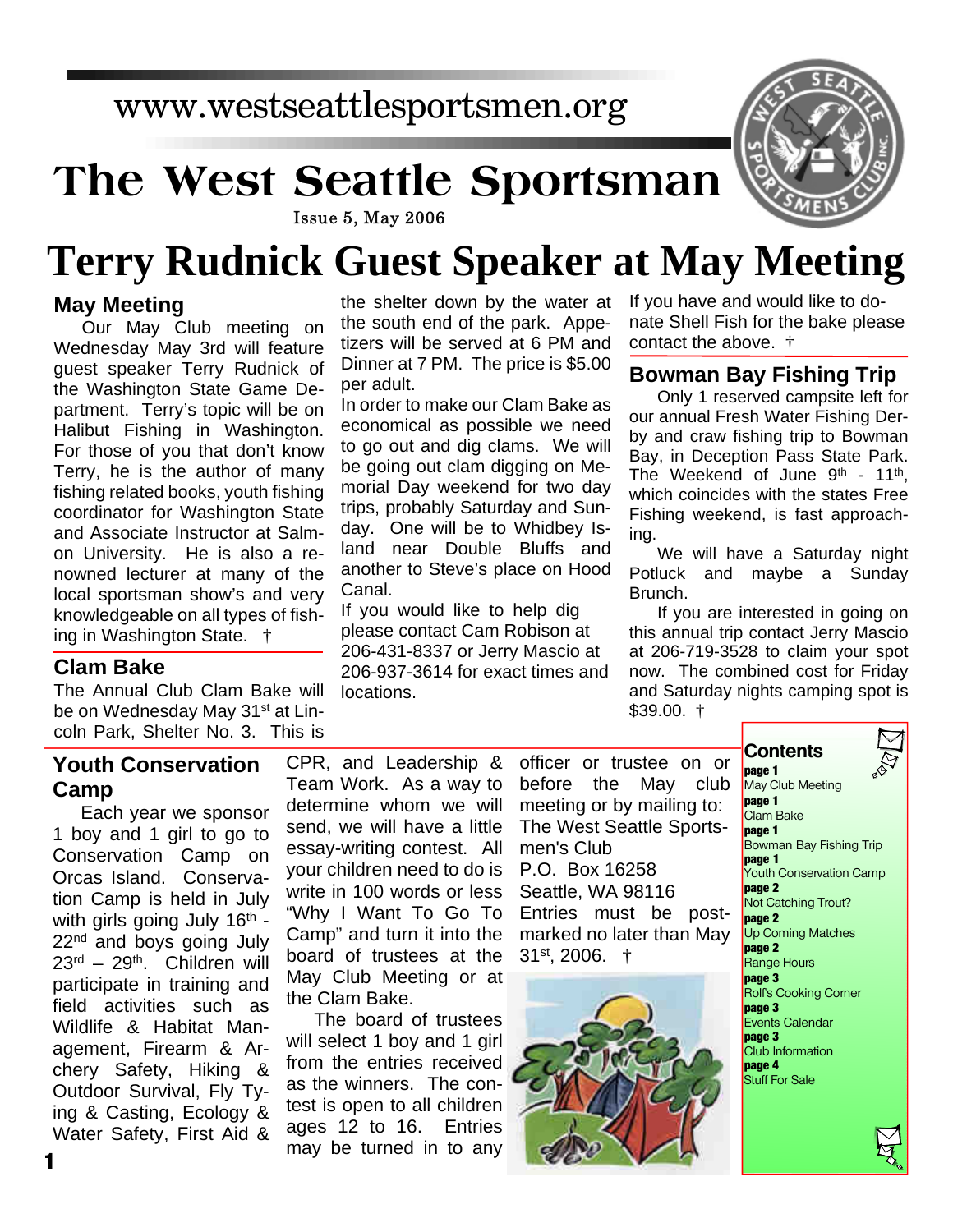#### **Not catching trout? Perhaps they think you stink**

*From Fishing & Hunting News Written by Chris Shaffer*

With many trout streams and lakes opening for the season, anglers are trying to pinpoint methods that will enable themselves to build on success derived last year.

Trout fishing is different during spring openers than it is in summer and fall. Early in the season, trout can be sluggish because of cold water. With their metabolism slower, they're less apt to chase down lures and might need some extra enticement to bite. Oftentimes the remedy to increase success is as simple as adding scent.

"Fish respond to scent," says Buzz Ramsey, coldwater fishing expert at Pure Fishing, manufacturer of Berkley products. "In most anglers' minds, scent is a key factor, and that's why live bait has always been appealing to anglers, because they feel that the natural scent is something they might not have in a lure. Their system doesn't shut down when it's cold. It just slows down. Scent triggers them to feed, it doesn't stop them from feeding."

**Getting more bites:** Slowing down your retrieval speed on lures and natural baits is a sure way to catch more trout and likely the most important factor leading to success in early-season trout fishing. Scent is simply a tool that can help entice trout to bite. "Fishing slower can be better," Ramsey says. "Trout are in cold water.

They're cold-blooded and under these conditions their metabolism slows. Scent can never hurt."

**Hot scents:** There are three kinds of scents available: Natural baits such as Pautzke's Balls 0' Fire salmon eggs and nightcrawlers already have natural scent to them; Berkley's Power Bait and Eagle Claw Nitro Bait are embedded with a scent created by scientists; and then there are liquid and gel scents such as Pautzke Liquid and Gel Krill, Eagle Claw Trout Gravy and Berkley Trout Dip. Other anglers take advantage of scent by tipping their lures with salmon eggs. Power Bait and small grubs.

"It always helps to add scent," says Casey Kelley, president of Pautzke Bait. "You have to remember that when you gas up your car or put suntan lotion on, or if you have cigarette smoke or tobacco on your clothes or just regular food on your hands, and transfer that to your lure, well, the trout can smell that. Adding scent can mask those scents and our human scent. Scent can make a huge difference. Our salmon eggs have a potent scent to them already, but it never hurts to add more."

Kelley says his biggest secret when it comes to scents is using Pautzke Nectar. "Our Nectar is the natural runoff from our patented Balls 0' Fire salmon egg cooking process," he says. "Basically, the juices and sugars that trout love are part of this scent. The scent is all natural. We don't add any chemicals. The trout love it."

Ramsey, on the other hand, is finding success tipping lures with scented baits. For example, he recommends tipping lures with a Berkley Micro Power Wiggler or Gulp Maggot. Instead of using the entire grub, he advises anglers to use half or a quarter of a grub.

"We're talking about as big as a halfused eraser on a pencil," Ramsey says. "Tipping the bait doesn't interrupt the action of a spinner, and plugs are pretty forgiving as well."

A California angler recently caught a new state record rainbow by using a crappie jig tipped with a white Eagle Claw Nitro Bait worm trailer and Nitro Grease.

You have to be careful when adding grubs or other baits to spoons, however. "When it comes to a spoon, adding something to it can change the action, but if you keep the tip small you aren't going to have a big problem. Adding that scent to a lure can double your success or more," Ramsey says. "I've noticed that the color of that tip is important. I've always done best with white."

**Going natural:** Liquid and gel-based scents have flooded the market in recent years. Some companies produce natural scents, others add chemicals, but the basis tends to revolve around shrimp, garlic, anise, sardine, herring, roe and other popular scents. Knowing which scent to use is a matter of trial and error, says Ramsey.

"It's just a matter of trying it. I don't know what it is about garlic, but sometimes it can turn a trout on, but my go-to bait is roe," says Ramsey, who primarily uses Berkley Trout Dip, *Continued on page 4*

|                                                                            | Up coming Small bore & Air Matches                              | <b>Range Hours and Activity</b>                                                                                                                                                                                       |                                                                                                                                                 |
|----------------------------------------------------------------------------|-----------------------------------------------------------------|-----------------------------------------------------------------------------------------------------------------------------------------------------------------------------------------------------------------------|-------------------------------------------------------------------------------------------------------------------------------------------------|
| May 12<br>May 13-14<br>Jun $3-4$                                           | Wenatchee<br>Wenatchee<br>Tacoma                                | Junior Air Rifle Match<br>Junior Outdoor Championships<br>Schützenfest / NRA 3-P Championship                                                                                                                         | Monday - Small Bore - 6 PM<br>Tuesday - Spring Pistol League                                                                                    |
| Jun 10-11<br>Jun 24-25<br>Aug 12-13<br>Aug 25-27<br>Sep 9-10<br>Sept 23-24 | Tacoma<br>Puyallup<br>Puy. / Tac.<br>Tacoma<br>Tacoma<br>Tacoma | Koehler Memorial prone<br>NRA 3-Position Regional<br>USA Shooting Zone Championship<br>State Smallbore International Camp & PTO<br>State Conventional Prone Championship<br>Schützenfest / Outdoor Int'l Championship | Wednesday - Juniors - Call Fred Burr<br>at 206-935-4883 for information.<br>Cost: Adult members \$2.00, non-<br>members \$4.00, Juniors \$1.00. |

Issue 5, May 2006

#### **2** www.westseattlesportsmen.org The West Seattle Sportsman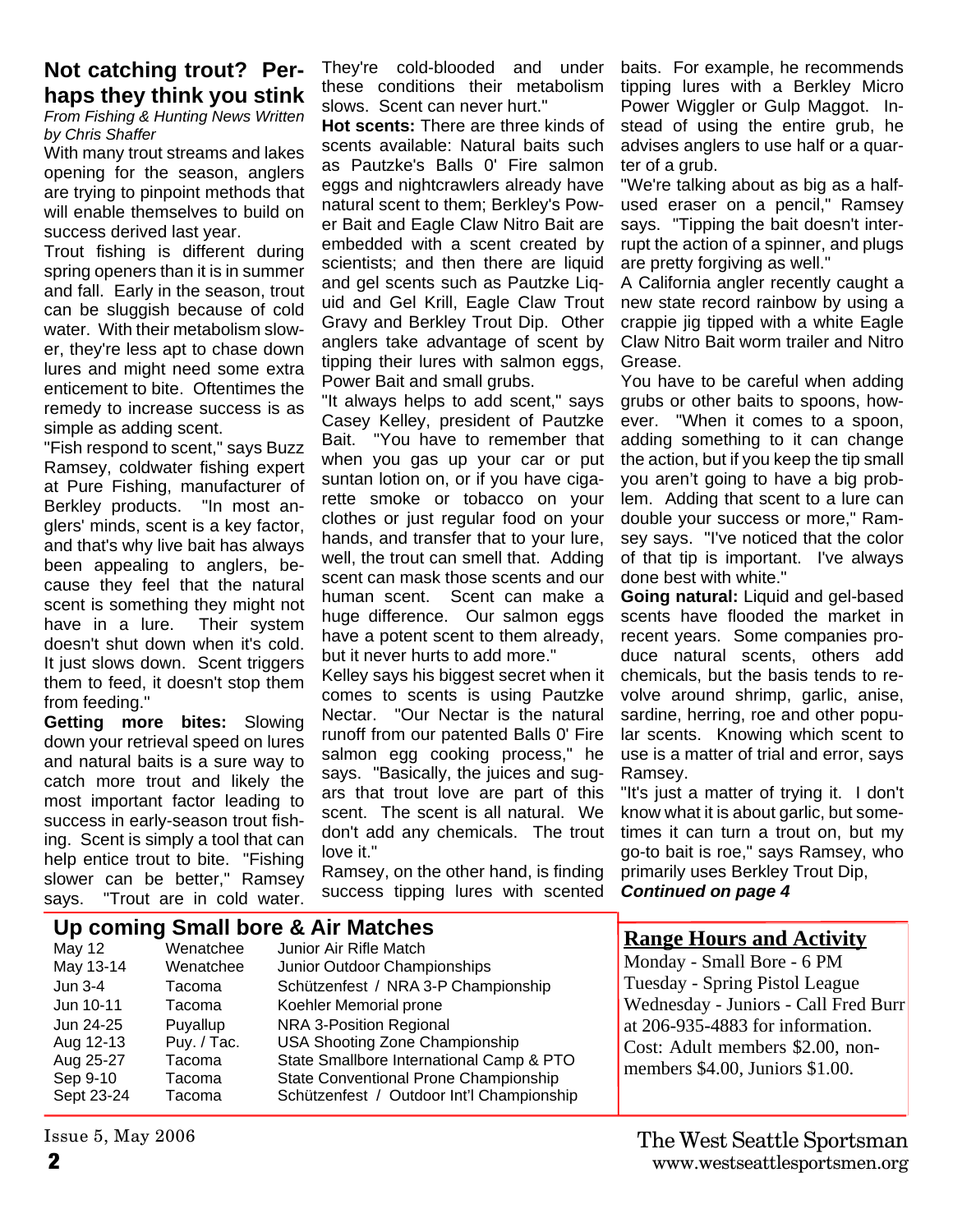#### **The West Seattle Sportsmen's Club Sponsors of the Roger Dahl Rifle Training Range**

#### **OFFICERS TRUSTEES**

President – Cam Robison 206-431-8337 Jerry Mascio 206-937-3614 Vice Pres. – Greg Boyd 425-337-3771 Frank Novito Secretary – Tony Olszewski 425-226-5643 Rolf Erickson Treasurer – Fred Burr 206-935-4883

### **Rolf's Cooking Corner**

#### **CLAM DIP**

By Geri Rancich 1 pkg. cream cheese (8 oz) 1 can minced clams, drained (reserve juice), or fresh cooked clams, minced (ground) 1/2 -1 c. mayonnaise 1-2 drops Tabasco sauce

1 tsp. Worcestershire sauce

2 tsp. minced onions

Cream the cheese. Add remaining ingredients. Use the juice if you want thinner dip. Mix well.

Rec. Sec. – RichardGeorge Contact us at: info@westseattlesportsmen.org

**COCKTAIL SAUCE** By Cindy Pollard 2 tsp. horseradish 3 T. catsup 1 tsp. salt 2 T. vinegar 4 T. lemon juice 1/2 tsp. Tabasco Mix ingredients

together. Chill. Serve with shrimp, crab, etc. †

### **Events Calendar**

May 3rd - Club Meeting (Guest Speaker Terry Rudnick) May 27<sup>th</sup> - 28<sup>th</sup> - Clam Digging for Clam Bake May 31<sup>st</sup> - Clam Bake June 7th - Club Meeting June  $9^{th}$  - 11<sup>th</sup> - Bowman Bay July 16<sup>th</sup> - Hi-Yu Kids Fishing Derby Aug 11th - 13th - Ocean Smelting trip

If you have any ideas for programs to have at the club meetings or any good outing ideas let one of the Officers or Trustees know. You may contact us at: info@westseattlesportsmen.org

| <b>MEMBERSHIP APPLICATION</b><br><b>New</b><br><b>WEST SEATTLE SPORTSMEN'S CLUB</b>                                                                                                                                                                                                                            | <b>Renewal</b>                           |  |  |  |  |
|----------------------------------------------------------------------------------------------------------------------------------------------------------------------------------------------------------------------------------------------------------------------------------------------------------------|------------------------------------------|--|--|--|--|
|                                                                                                                                                                                                                                                                                                                | <b>Date</b>                              |  |  |  |  |
| for membership in the WEST SEATTLE SPORTSMEN'S CLUB and tender herewith the sum of \$25.00 in<br>payment of one year's dues.                                                                                                                                                                                   |                                          |  |  |  |  |
| "I solemnly swear that I will abide by the Constitution and By-Laws of the West Seattle Sportsmen's Club and<br>help in its up-building and I will not willfully disobey the Game Laws wherever I fish or hunt. I will always be<br>a true sportsman both in the field and to my brother members at all times. |                                          |  |  |  |  |
|                                                                                                                                                                                                                                                                                                                | If you would like to<br>receive the Club |  |  |  |  |
|                                                                                                                                                                                                                                                                                                                | newsletter by email<br>check here.       |  |  |  |  |
|                                                                                                                                                                                                                                                                                                                |                                          |  |  |  |  |
|                                                                                                                                                                                                                                                                                                                |                                          |  |  |  |  |
| (New Only)                                                                                                                                                                                                                                                                                                     |                                          |  |  |  |  |
| The West Seattle Sportsman                                                                                                                                                                                                                                                                                     | $I$ ssue 5, May 2006                     |  |  |  |  |